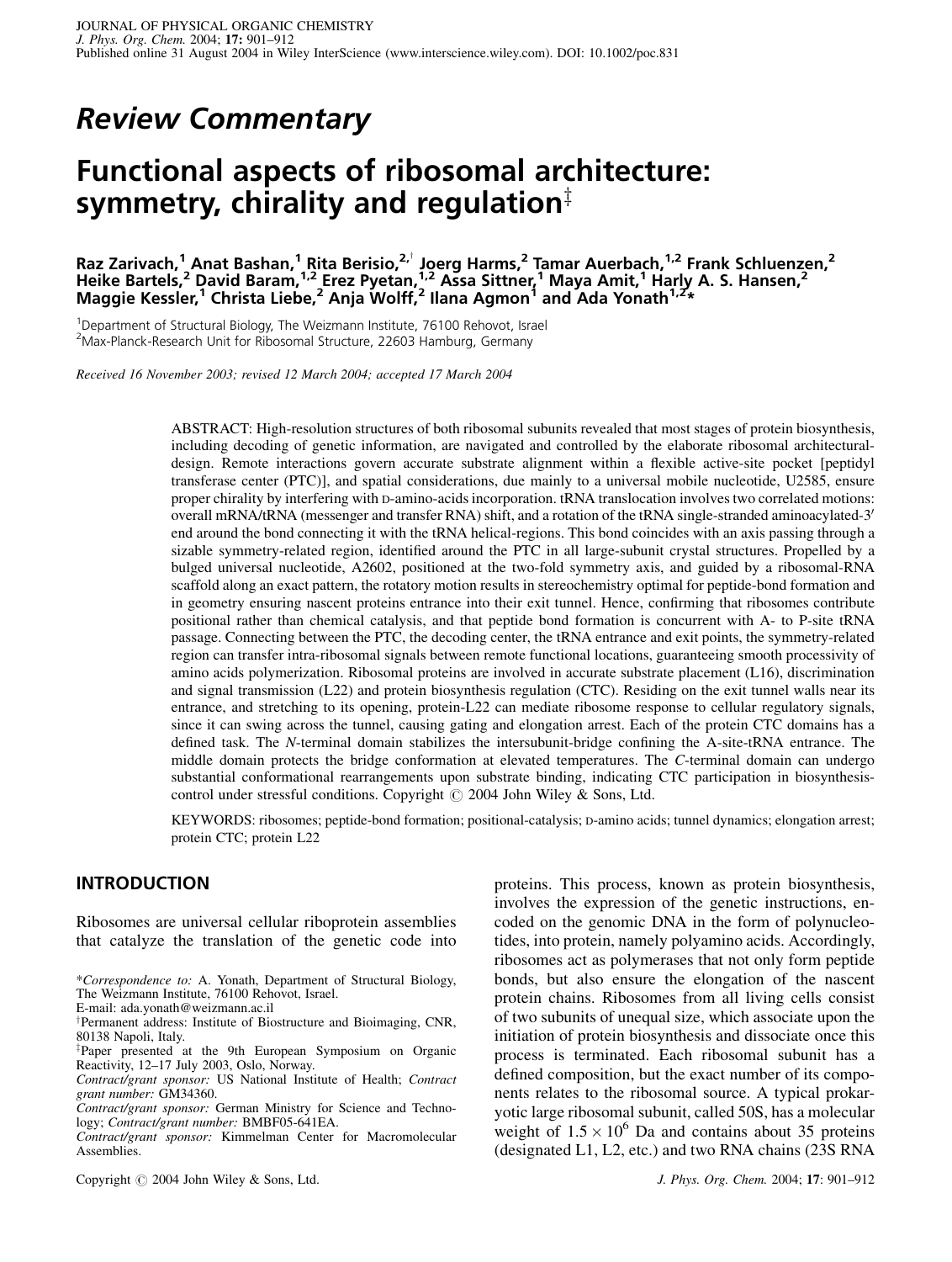and 5S RNA, consistent with their size) with a total of  $\approx$  3000 nucleotides. The small prokaryotic ribosomal subunit, 30S, has a molecular weight of  $8.5 \times 10^5$  Da and contains one RNA chain (16S) of over 1500 nucleotides and  $\approx$  20 proteins (designated S1, S2, etc.).

Each of the ribosomal subunits has well defined tasks. The small ribosomal subunit facilitates the initiation of the translation process, and is involved in choosing the frame to be translated, in decoding the genetic message, and in controlling the fidelity of codon–anticodon interactions. The large ribosomal subunit forms the peptide bond and is responsible for channeling the nascent proteins through their exit tunnel. As protein biosynthesis is performed through a cooperative effort by both subunits, and as cell vitality requires an efficient process of protein formation, the ribosome possesses features allowing transmission of signals between its various functional sites. Furthermore, evidence is being accumulated for ribosomal involvement in regulatory and control mechanisms, all requiring fast response of specific ribosomal components.

The genetic instructions, encoded in the DNA, are brought to the ribosome by messenger-RNA (mRNA), which is basically an RNA duplicate of a segment of the genomic DNA. Aminoacylated transfer-RNA (tRNA) molecules deliver the amino acids to the ribosome. These are large L-shaped molecules, and although they are built primarily of double helices, they exploit single stranded regions for their functions: decoding the genetic information and participating in peptide bond formation. The tRNA anticodon stem loop that interacts with the nucleotide triplet to be decoded via base pairing with the mRNA, binds to the small subunit. Located over  $70 \text{ Å}$ away, the other end of the tRNA molecule, namely the universal  $tRNA$  3' end that is built of the three nucleotides (CCA), binds the amino acid to be incorporated in the growing protein [Fig. 1(a)]. During protein biosynthesis, both of the amino acids to be incorporated in the nascent protein and the newly formed polypeptide chain bind covalently to this universal CCA moiety.

The ribosome possesses three tRNA binding sites, named according to their function. The A-site hosts the aminoacylated tRNA, the P-site is that of the peptidyl tRNA and the E-site designates the position of the existing free tRNA once a peptide bond has been formed. The elongation of the polypeptide chain is associated with  $A \rightarrow P \rightarrow E$  translocation of the mRNA together with the tRNA molecules bound to it. In each step of the elongation event, a new peptide bond is being formed by a nucleophilic attack of the aminoacyl-tRNA amine group on the peptidyl-tRNA carbonyl carbon. The leaving group of this reaction is a free tRNA molecule, which exits the ribosome through the E-site as a part of the overall mRNA–tRNA translocation. The entire cycle of elongation is extremely fast. Only about 50 ms are required to accomplish it, from the stage of tRNA selection by base pairing with the mRNA, until the leaving group, namely a free tRNA is released, and



Figure 1. The tRNA molecule and its mimics. A schematic representation of the tRNA molecule, and its overall positioning within the active ribosome are shown in (a). The two functional single-stranded regions are highlighted. The star designates the approximate position of one of the ends of the tRNA acceptor stem, which stretches all the way to the CCA end. This star also shows the approximate position of the loop end of ASM, (a 35 nucleotides chain mimicking the  $tRNA$  acceptor stem and its aminoacylated  $3'$  end) the long tRNA mimic used by us, shown in the insert, which also contains a tRNA 3' end mimic, known as ACCP. Both mimics include a CCA end, based on the structure of puromycin, a universal ribosomal inhibitor. The similarity between aminoacylated  $tRNA$  3' end and puromycin is shown in (b), which explains the high level of competition

peptide bond formation consumes a very small portion of this time.

Crystallography of ribosomes, initiated over two decades ago<sup>1</sup> recently yielded several three-dimensional structures of free and complexes ribosomal particles<sup> $2-16$ </sup> and enabled the assignments of the three tRNA binding sites on each of the ribosomal subunits to be made [plate 1(a) and (b)]. They also confirmed the notion that the main parts of the A- and P-site tRNA molecules are roughly parallel to each other, whereas the E-site tRNA has to rotate while exiting the ribosome. $6,7$  These structures revealed that the interface surfaces of both subunits are rich in RNA, and that for ribosomal proteins the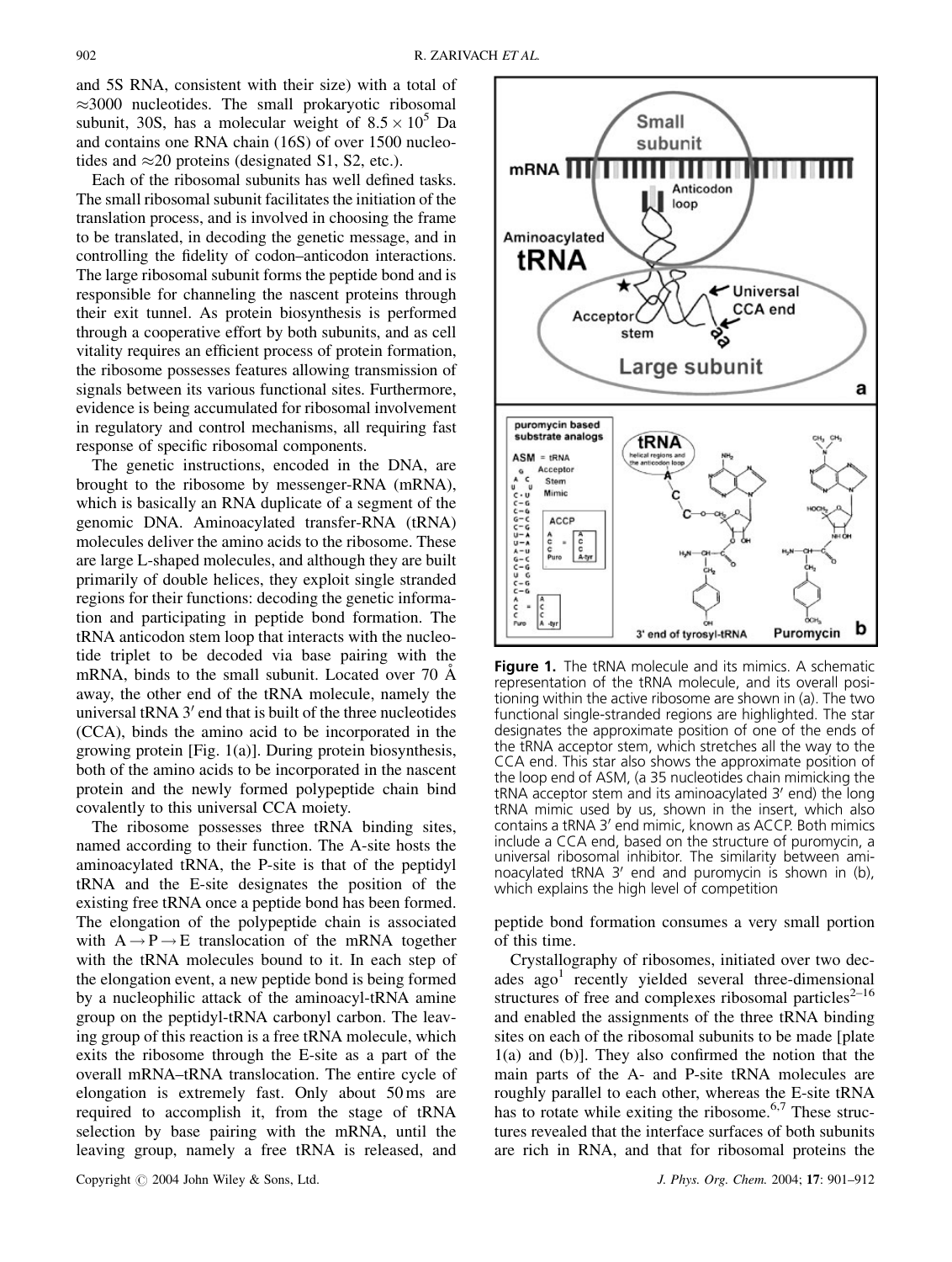globular domains reside on the ribosomal surface exposed to the solution and send long tails or loops to the interior of the particles. The ribosomal RNA, which comprises about two thirds of the ribosomal mass, possess elaborate and intricate structural elements, most of which are stabilized by the extremely long termini or extended loops of the ribosomal proteins that penetrate into the RNA features.

Analysis of the structures of the ribosomal complexes with substrate analouegs revealed unambiguously that both ribosomal active sites, namely the decoding center in the small subunit and the peptidyl transferase center (PTC) in the large subunit, consist exclusively of ribosomal RNA (rRNA): thus indicating that the ribosome is a ribozyme. The significance of the rRNA contributions to the biosynthetic process is substantiated by the modes of action of many antibiotics. These natural, semi-synthetic or manmade compounds are designed to interfere with bacterial metabolism by inhibiting fundamental cell processes. As a central element of the cell life cycle, the ribosome is one of the main targets for a broad range of antibiotics of a structurally diverse nature. Because of its huge size, the ribosome offers, theoretically, numerous different binding sites. Nevertheless, the crystal structures of more than a dozen complexes of antibiotics bound to the large subunit from Deinococcus radiodurans, a eubacterium proved to be suitable to serve as a pathogen model for ribosomal antibiotics, show that practically all of the known drugs utilize a single or very few binding sites.<sup>12–16</sup>

The findings presented in this review are based mainly on the high-resolution structures of the small ribosomal subunit from *Thermus thermophilus*  $T30S<sup>4</sup>$  [Plate 1(a)] and the large ribosomal subunit from *D. radiodurans*, D50S, in its free form<sup>7</sup> [Plate 1(b)] as well as in complexes with various mimics of aminoacylated tRNA molecules.<sup>8</sup> Here, we discuss some of the latest advances in the understanding of the molecular basis of the catalytic mechanism of peptide bond formation, and of the ribosomal action as an amino acid polymerase. We also analyze the ribosomal architecture and highlight selected ribosomal regulatory tasks.

## SPECTACULAR RIBOSOMAL ARCHITECTURE

## Global motions

Large-scale movements of ribosomal components, mRNA and the ribosomal substrates, the tRNA molecules, are essential for almost all stages of protein biosynthesis. Global movements of sizable ribosomal features were detected by cryo-electron microscopy during translocation of the mRNA/tRNA molecules, a process assisted by several non-ribosomal factors.<sup>17,18</sup> More accurate crystallographic investigations, exploiting comparative studies performed on the available high-resolution structures of the free and the complexes of ribosomal particles, also indicated motions in both subunits. The

domains, radiating from a junction located near the decoding center [Plate 1(a)], indicating correlated internal mobility. The decoding center organizes the mRNA and the tRNA and provides the site for codon–anticodon interactions. A head-to-shoulder motion in the small subunit [Plate  $1(a)$ ] allows threading of the incoming mRNA through a dynamic pore, and the platform, located at the opposite side of the particle, is likely to perform the motions that facilitate the mRNA exit.<sup>4,19–21</sup> The pivotal point for this motion is probably the connection between the head and the main structural junction, in the vicinity of the binding site of spectinomycin, an antibiotic found to trap the small subunit at a particular conformation, thus disabling the head motions.<sup>22</sup> During elongation, the mRNA advances along a curved channel on the small subunit interface, and in order to ensure cognate tRNA selection at the A-site [Plate  $1(a)$ ], a specific conformation of the small subunit is required. $22$ Similarly, the two large subunit lateral protuberances,

mobile architecture of the small ribosomal subunit seems to be designed for its tasks in controlling the fidelity of the decoding process. The small subunit is built of several

namely the L7/L12 stalk and the L1 arm [Plate 1(b)], were shown to possess dynamic properties and can undergo substantial conformational rearrangements.<sup>21</sup> By analyzing the available ribosomal high-resolution structures, a correlation between their structure and the functional state of the ribosome was revealed. Thus, they assume well defined, albeit dramatically different conformations in the complexed ribosome<sup>6</sup> compared with the unbound large ribosomal subunit, $^7$  They can readily become disordered [Plate 1(b)] when exposed to an environment which is very different from that leading to efficient protein biosynthesis, as seen in the crystal structure of the large subunit from *Haloarcula marismortui*,  $H50S<sup>2</sup>$ . The relative motions of these two features, which facilitate the Asite tRNA entrance (L7/L12 stalk) and the E-site tRNA exit (L1 arm), are probably associated with the motions of two features, located in the PTC vicinity, which were assigned as molecular switches. These are the multi-task inter-subunit bridge B2a [Plate 1(f)] that is likely to assist the A- to P-site tRNA acceptor-stem shift, $11,21$  and the PTC nucleotide A2602 (Escherichia coli nomenclature is being used throughout) that seems to be involved in A- to P-translocation within the PTC. $8,9,11$ 

The PTC itself possesses the dynamic properties required for facilitating the correctly bound A-site tRNA to the P-site and for assisting rearrangements of less well aligned substrates.<sup>8,9,11,21</sup> It is located close to the subunit interface, at the bottom of a cavity in the large ribosomal subunit. The peripheral upper rim of this cavity includes a ribosomal protein, L16, but the PTC itself is formed exclusively by ribosomal RNA [Plate (1b–d)]. Striking nets of extensive interactions between the tRNA acceptor stem and the upper rim of the PTC cavity were observed in the structure of the whole ribosome from T. thermophilus complexed with three  $tRNAs<sup>6</sup>$  and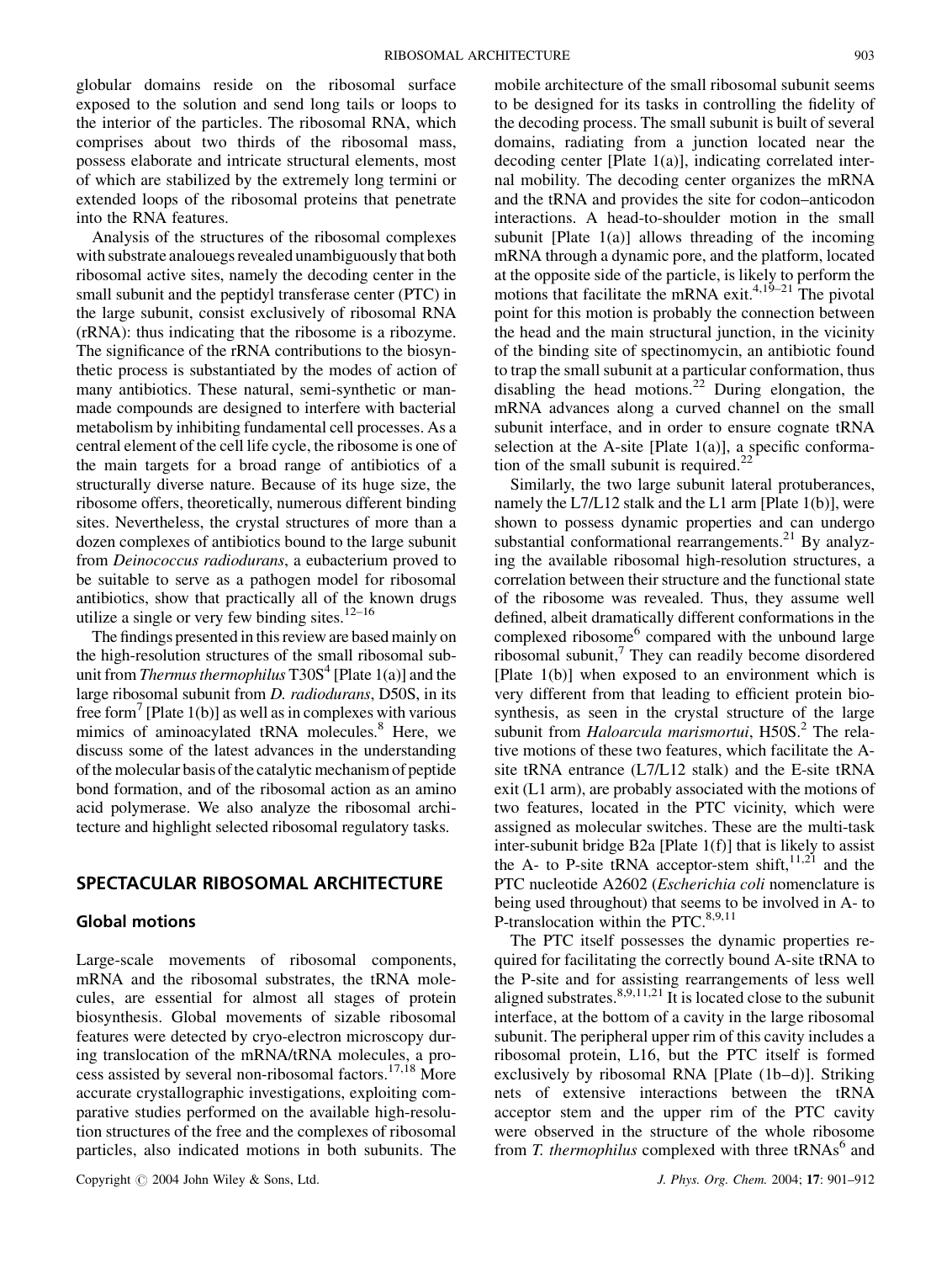in complexes of tRNA acceptor-stem mimics with the large ribosomal subunit. $8$  This finding stimulated analysis of several substrate analogue binding modes, which led to assessment of the relative significance of the parameters contributing to precise and productive tRNA placement. Substrate analogues, designed to mimic different portions of aminoacylated tRNA, were used for this analysis. These include compounds representing the CCA moiety, such as a tetra-nucleotide called ACCP (ACC–puromycin), to polynucleotides mimicking the entire portion of the tRNA that interacts with the large subunit, such as ASM, built of 35 nucleotides [Fig. 1(b) and Plate (1c)]. The ends of all of these analogues contain puromycin, a universal ribosomal inhibitor whose structure mimics tyrosylated adenine [Fig. 1(b)].

The results of these studies indicate that the global localization of the tRNA molecules is based on the match between the overall ribosomal architecture and the size and shape of the tRNA molecules. Two universal base pairs between the  $3'$  ends of both A- and Psite tRNAs and the ribosomal counterparts in the A- [Plate (1c)] and P-sites (A-site G2553; P-site G2251), identified previously by biochemical methods,  $2^3$  govern the approximate heights of the fairly flexible single stranded tRNA  $3'$  ends. The precise tRNA placement, however, is dominated by the interactions of the tRNA helical acceptor stem with the upper rim of the PTC cavity, remotely from the PTC lower end, where the peptide bond is being formed  $[Plate 1(c)$  and  $(d)$ ].<sup>8,9,11</sup>

**Plate 1.** The two ribosomal subunits: structure, flexibility and functional dynamics. (a) and (b) The high resolution structures of the two eubacterial ribosomal subunits. RNA is shown in silver-gray. The main chains of the various proteins are shown as ribbons, colored arbitrarily. Selected functional relevant features are shown, with their traditional names. The approximate positions of the tRNA anticodon loops and the beginning of acceptor stems of the A-, P- and E-site tRNA are marked on the<br>small and the large subunits, respectively. (a) The structure of the small ribosomal subunit, T30S<sup>4</sup> anticodon loop, also designates the decoding center. The red arrows designate the suggested head and platform motions involved in mRNA translocation. The left arrow describes the motion required for creating the mRNA entrance pore. (b) The structure of the large ribosomal subunit, D50S.<sup>7</sup> Red circles designate highly flexible functional relevant regions that can readily become disordered, as seen in H50S structure.2 (c) and (d) show the positioning of ASM and ACCP, the two tRNA mimics described in Fig. 1(b), within the PTC pocket. The actual difference electron density maps and the position of the universal base pair that governs A-site relative height are shown in (c). (d) The PTC pocket, including the docked A- and P-site tRNAs (ribbon representation in cyan and olive-green, respectively) and ASM (atoms in red). This view highlights the contributions of H69 and protein L16 to the precise positioning of ASM. The RNA components of the PTC pocket are numbered and colored differently. Note that almost all features of the PTC belong to the region highlighted in blue. (e) and (f) Protein L16 and bridge B2a [the tip of H69, as given in (d)], two key components of the periphery of the upper rim of the PTC pocket, which contribute to the remote positioning of the tRNA substrates. (e) Indicates the fold similarity between the eukaryotic<sup>7</sup> (DL16) and archaeon (HL10e)<sup>2</sup> protein. (f) Shows the conformations of bridge B2a (H69) in the 5.5 Å structure of the whole ribosome from T. thermophilus, T70S<sup>6</sup> and the unbound D50S.<sup>7</sup> Note that this bridge stretches from the proximity of the decoding center (D) in the small subunit to the vicinity of the PTC (P)

—————————————————————————————————————————"

Plate 2. Symmetry-related region, the rotatory motion and presumed p-amino acid positions. Blue and green represent the parts including the A-site and the P-site, respectively. The same color system applies to the tRNA acceptor stems and to 3' ends of ASM and of the rotated moiety (shown as atoms). (a) View of the symmetry related region down its rotation axis (marked by a red dot). RNA backbone is represented by ribbons. The core of the two-fold symmetry related region, including the PTC and the 3' ends of ASM and of the rotated moiety, is encircled in red. This core is shown in (b) and (f). A perpendicular view is shown in Plate 3(b). (b) A projection down the two-fold axis of the core of the symmetry related region [circled in (a)]. The red dot is the position of the rotation axis. Nucleotide A2602, the presumed 'propeller', is shown in magenta. (c–f) Snapshots of the spiral motion, obtained by successive rotations, by 15 $^{\circ}$  each, of the rotating moiety from the A- to P-site, around the two-fold axis coupled with the appropriate fraction of the total spiral translation  $(2 \text{ Å})$ . Note that both tRNAs ends point into the exit tunnel. The ribosomal components belonging to the PTC rear wall, which confine the exact path of the rotatory motion, are shown in gray or red. The PTC front wall conserved nucleotides, A2602 and U2585, are in magenta and pink, respectively. The A–P passage is represented by the transition from the A-site aminoacylated tRNA (in blue) to the P-site (in green). The blue-green round arrows show the rotation direction. (c) A view of the simulated rotatory motion perpendicular to the two-fold axis. (d) The same view as in (c), together with the suggested shift of the tRNA acceptor stem. The blue-green flat arrow shows the direction of the shift, whereas the blue-green round arrows show the direction of the rotatory motion. (e) and (f) Orthogonal to the views shown in (c) and (d). (e) A view from the tunnel into the PTC. (f) The rotatory motion down the two-fold axis, looking from the PTC towards the tunnel. Note the arched pattern scaffolded by the ribosome. (g) Graphical representation of peptide-bond formation. The 3' end of ASM is shown in blue and the derived P-site tRNA in green. The blue circle designates the nucleophilic amine and the red shows the center of the oxyanion. The small curved arrows represent a transfer of hydrogen, which should generate the oxyanion intermediate of the reaction. The blue arrow shows the transfer from the amine to the carbonyl carbon, and the green arrow follows the transfer from the intermediate to the leaving group. Bottom right four representations: the structural basis for the elimination of D-amino acid incorporation. Top: Two views of the PTC together with ASM and the simulated P-site substrate are shown on top. The reactants of the peptide bond formation, namely the A-site nucleophilic amine and the P-site carbonyl carbon are encircled. Bottom: The results of two attempts at modeling D-phenylalanine within the PTC, by overlapping a D-isomer on the ASM 3' end. Left: The black star indicates the short contact with U2506, obtained by overlapping the nucleophilic amine. Right: The red star indicates the possible hydrogen bond with U2585, obtained by superposition of the side-chains of the D-isomer and of the ASM amino acid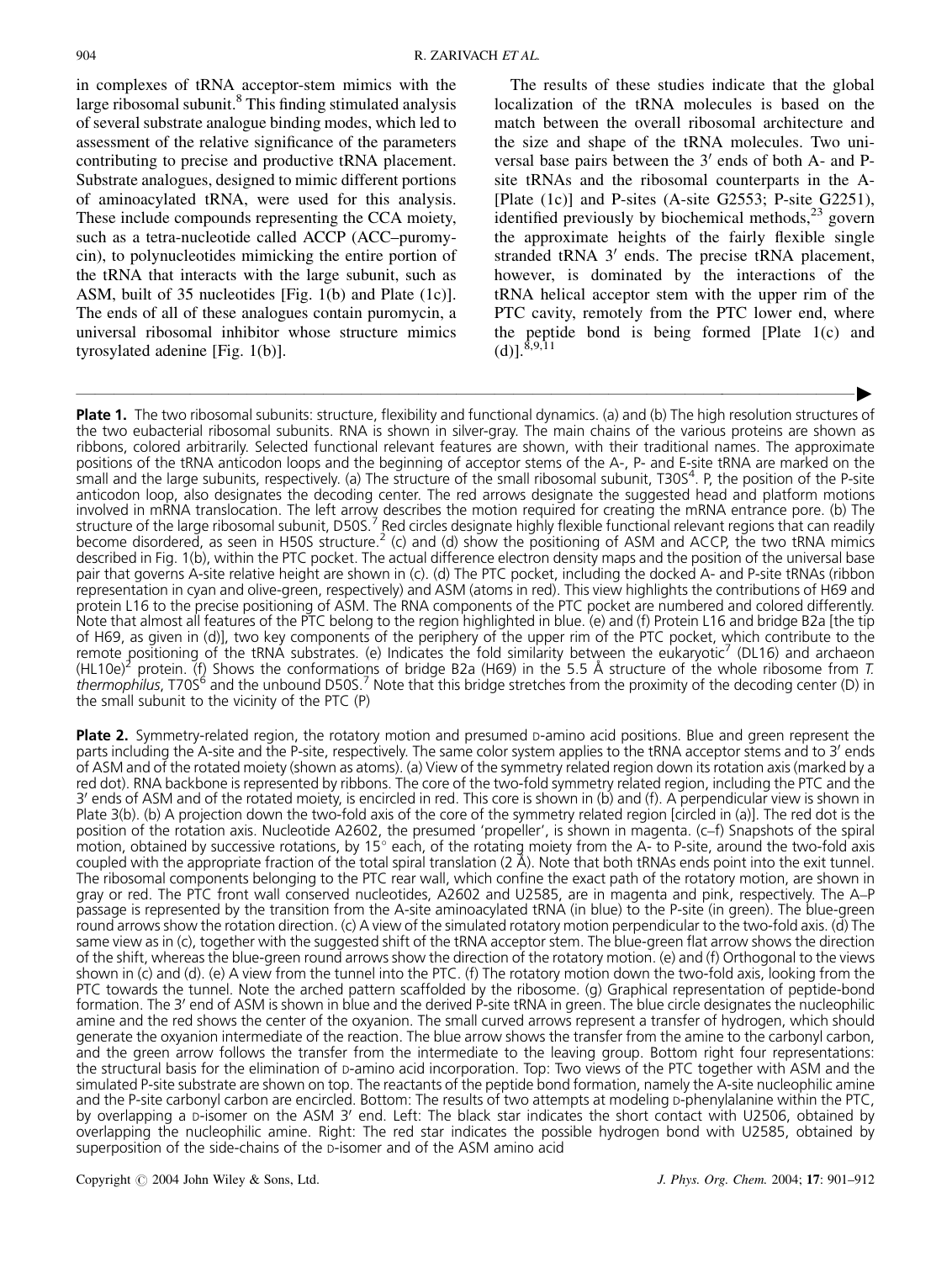

Plate 1



Copyright  $\odot$  2004 John Wiley & Sons, Ltd. J. Phys. Org. Chem. 2004; 17

Plate 2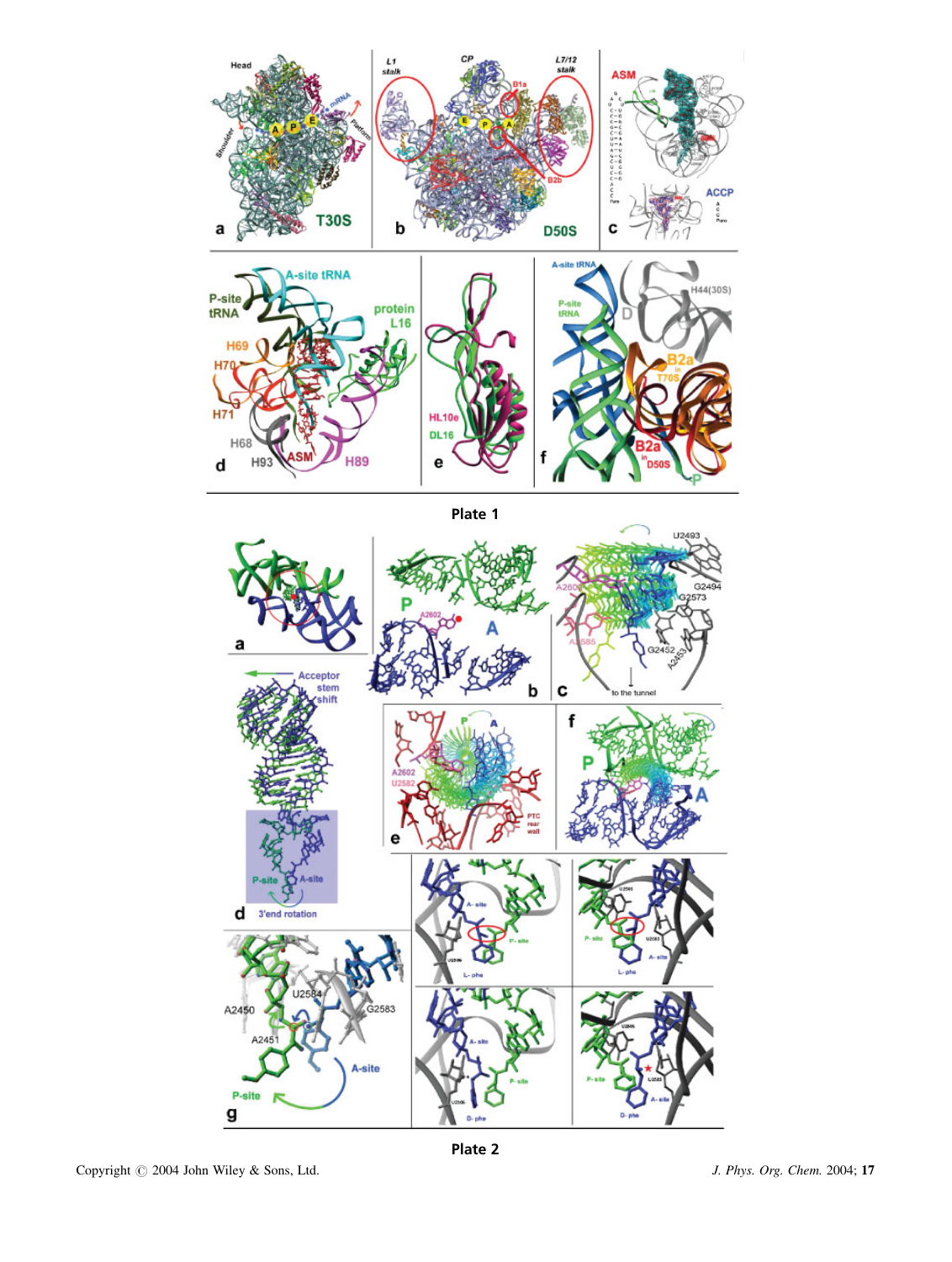

Plate 3. Ribosomal involvement in regulation and signal transmission. (a) Gating of the ribosomal tunnel by the tip of protein L22  $\beta$ -hairpin. Left: The overall view of the ribosomal tunnel and its position within the large ribosomal subunit (in orangebrown) together with docked P-site tRNA and a modeled growing peptide. The PTC and the site targeted by macrolide antibiotics are marked. Middle: A view parallel to the long axis of the ribosomal tunnel (ribosomal RNA shown in gray) together with the modeled progression of a polyalanine chain (blue), on which the positions of the two key residues for SecM arrest,<sup>35</sup> Pro and Trp are highlighted in red. The tip of the  $\beta$ -hairpin of protein L22 at its native conformation is shown in cyan, and the swung conformation in magenta. For comparison, TAO binding site is also shown (in gold). The gray and the cyan areas correspond to the regions containing the mutations in 23S RNA and in protein L22 (respectively) that bypass the elongation arrest of SecM protein.<sup>35</sup> Right: All known conformations of protein L22. Note the similarity of these structures, except for at the tip of the hairpin region. (b) The symmetry related region bridging remote ribosomal functional sites. Left: The location of the two-fold related region within the D50S structure (represented by its RNA backbone in gray). Shown are the symmetry related features [in blue (A-region) and green (P region)], as in plate 3, with their extensions (in gold and pink). The approximate large subunit portions confined by the symmetry related region are masked according to the same color code. The B2a intersubunit bridge [shown also in Plate 1(f)], which connects the PTC of the large subunit with the decoding center in the small subunit, is colored red. The location of this bridge at the border of the PTC cavity, hints at its potential role in transmitting signals between the two lateral protuberances of the large subunit, namely the tRNA entrance and exit sites, and the two ribosomal active sites: the PTC and the decoding center. Middle: The symmetry related region seen perpendicular to the view shown in Plate 2(a), with the same color code. The core of the two-fold symmetry related region, including the PTC and the 3' ends of ASM and of the rotated moiety [shown in Plate 2(b)], is encircled in red. Insert: The two crystallographically observed conformations of the L1 arm (including the RNA features H76-H78 and protein L1), which serves as the 'door' for E-site tRNA release: 'the closed state', as seen in the tRNA complexed T70S ribosome,<sup>6</sup> and the 'open state', as observed in the structure of the unbound large subunit, D50S.<sup>7</sup> The pivot between these structures is marked by a blue dot. The distance between the outer regions of this arm in the two structures is approximately 30 Å. E-site tRNA was added, in its location and orientation in the T70S ribosome complex.<sup>6</sup> Right: A detailed view of the left figure, showing the symmetry related region together with ASM (red), the rotated moiety (green, shown as atoms) and the docked A-, P- and E-site tRNAs (in cyan, green and pink, respectively). (c) CTC, a three domain regulatory protein. Left: The position of protein CTC within the ribosome. Middle: Zoom on the CTC vicinity. The three CTC<br>domains are shown. Domain-1 (red) resembles protein L25;<sup>67</sup> domain-2 (green), which together with almost identical to that of protein TL5,<sup>68</sup> and domain-3 (gold), which is unique to *D. radiodurans.*<sup>7</sup> Highlighted are the approximate locations of the B1a intersubunit bridge (also known as the 'A-site finger' or helix H38) and of the acceptor stem of the A-site tRNA (in violet and blue, respectively). Right: The native and ASM (green) induced rearranged conformations of protein CTC C-terminal domain, are shown in blue and red-orange, respectively. The blue star indicates the flexible contact between the CTC middle and C-terminal domains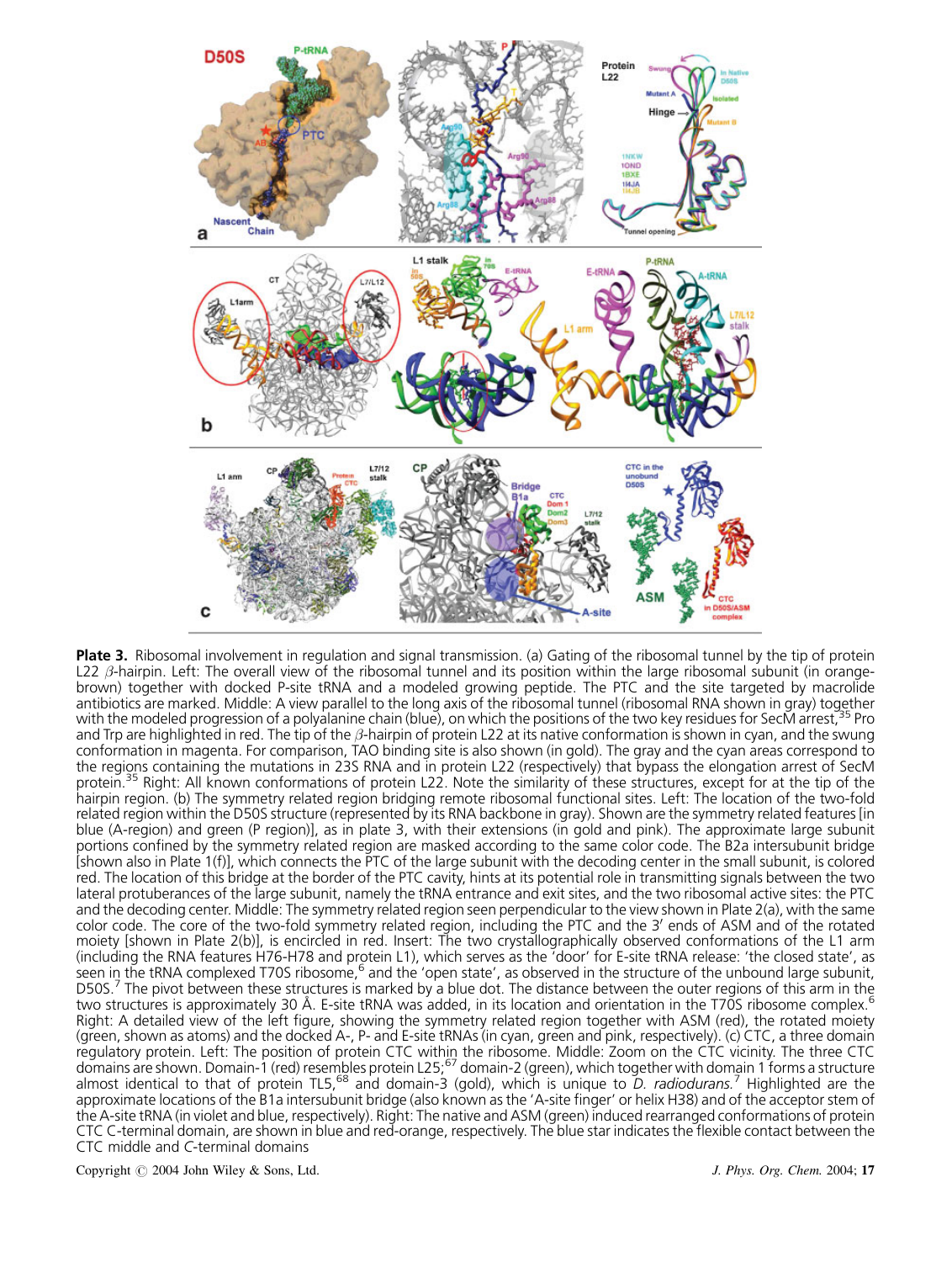## Sizable symmetry related region within a giant asymmetric molecular machine

The ribosome is a giant asymmetric riboprotein particle. Yet, a large symmetry-related region, containing about 180 nucleotides, was revealed in all known structures of the large ribosomal subunit [Plate  $2(a)$ ].<sup>8,9,11</sup> This symmetry relates the backbone fold and nucleotides orientation [Plate 1(b)], rather than nucleotide type. The existence of a two-fold symmetry can be justified by the need to offer comparable supportive environments to two similar chemical moieties that have to face each other in order to allow participation of the A-site amine and the P-site carbonyl-carbon in peptide bond formation.

The axis of the symmetry related region is positioned close to the center of the PTC, between the A- and the Ploops, and points into the protein exit tunnel [Plate 2(b) and (c)]. In the structure of the complex of D50S with  **the ribosomal symmetry axis nearly coincides** with the bond connecting the ASM double helical features with its single-stranded  $3'$  end, the moiety carrying the amino acid. It seems, therefore, that the A- to P-site passage involves two independent, albeit correlated, motions: a shift of the A-tRNA helical regions, performed as part of the overall mRNA/tRNA translocation, and a spiral rotation of the tRNA  $3'$  end [Plate 2(d–f)], consistent with results of footprinting experiments, indicating spontaneous movement of the A-tRNA acceptor stem into the P-site. $24$  This rotatory motion creates favorable stereochemistry for peptide-bond formation [Plate 2(g)] and seems to be performed in conjunction with the chemical reaction.<sup>8,9,11</sup>

Looking down the symmetry axis, the PTC appears as an arched void of a size sufficient to accommodate the  $tRNA-3'$  end. The shape of this void and its position seems to be designed as the path along which the rotatory motion of the A-site  $3'$  end proceeds into the P-site [Plate 2(f)]. The PTC wall located away from the subunit interface, known as the rear wall, forms the scaffold that guides the rotatory motion. Two nucleotides, A2602 and U2585, which bulge into the center of the PTC from its front wall [Plate 2(d–f)], seem to play a pivotal role in directing the rotary motion. A2602 is located at the upper side of the PTC and can interact with position 73 of the tRNA, the nucleotide connecting the  $3'$  end and the rest of the tRNA. U2585 resides at the bottom of the PTC at the ribosomal exit tunnel.

The interactions of both the A- and the derived P-site tRNAs with the PTC, which represent the beginning and the end of the rotatory motion, are consistent with most of the available biochemical data. $2^{3-26}$  While rotating, the A-site  $3'$  end slides along the backbone of two rear-wall nucleotides and can interact with the rear-wall bases that point inward. In this way the PTC walls confine the precise path for the rotating moiety, and ensure that the rotating moiety arrives at the P-site at an optimal configuration for peptide bond formation. Importantly, the four nucleotides of the P-site region, which are located by the tunnel entrance, are positioned somewhat lower ( $\approx$ 2 Å) than their A-site mates, the rotary motion thus acquiring a spiral nature, positioning the nucleophilic amine group facing the peptidyl carbonyl carbon and ensuring the entrance of the nascent proteins into their exit tunnel.

With its entrance adjacent to the PTC, this tunnel provides the path along which the growing polypeptide chains progress until they emerge out of the ribosome. Over 30 years ago, the existence of this tunnel was deduced from biochemical findings.<sup>27,28</sup> In the mid-1980s it was first observed by three-dimensional image reconstruction,29,30 then re-visualized by cryo-electron microscopy $31,32$  and recently reconfirmed by x-ray crystallography. $3,6,7$  It spans the large ribosomal subunit and has a non-uniform diameter [Plate 3(a)]. At its entrance, the tunnel's diameter matches, almost precisely, the size of the bulky amino acid residues. It may therefore allow the passage of shorter or flexible amino acid residues to which small compounds are bound, $33,34$  but seems to restrict motions of large side-chains or conformational rearrangements of rigid residues, such as proline. The tunnel entrance is the preferred target of a large number of clinically useful antibiotics, namely the macrolide, ketolides and azalide families [Plate 3(a)]. However, despite the utilization of a rather limited ribosomal region, and the tendency of the macrolide antibiotics to block the progression of the nascent proteins, significant variability was detected in their binding modes, the positions and the precise inhibitory mechanisms of different antibiotics, even among eubacteria.<sup>12,13,15,16</sup>

The rotatory motion, which could be simulated with no space constraints or steric hindrances, ends with a derived P-site tRNA located at a distance, orientation and stereochemistry suitable for peptide bond formation [Plate  $2(g)$ ].<sup>8,9,11</sup> A nucleophilic attack of the amino nitrogen of the aminoacylated-tRNA can readily occur at the pH found to be optimal for protein biosynthesis in almost all species, which is also the pH within the D50S crystals, since these are grown and maintained under close to physiological conditions.7,21 A nucleophilic attack, performed while both the A- and the P-sites are still occupied by the aminoacylated-tRNA and the peptidyltRNA, respectively, will generate a tetrahedral oxyanion intermediate. The next steps of this reaction, namely  $sp<sup>3</sup>$ to  $sp<sup>2</sup>$  reorganization and a transfer of a hydrogen to the leaving group, which leads to the deacylation of the tRNA in the P-site, seems to occur in concert with the rotatory motion. The passage of the A-site  $tRNA$  3' end into the P-site should assist the release of the leaving group, thus vacating the space for a new aminoacyl tRNA and securing the process of protein biosynthesis.

At the beginning of the biosynthetic process, the correct selection of the binding site and the mode of the first aminoacylated tRNA, which is a part of the initiation complex, to both subunits, is vital. The positioning of the first tRNA at the P-site of the small subunit is dictated by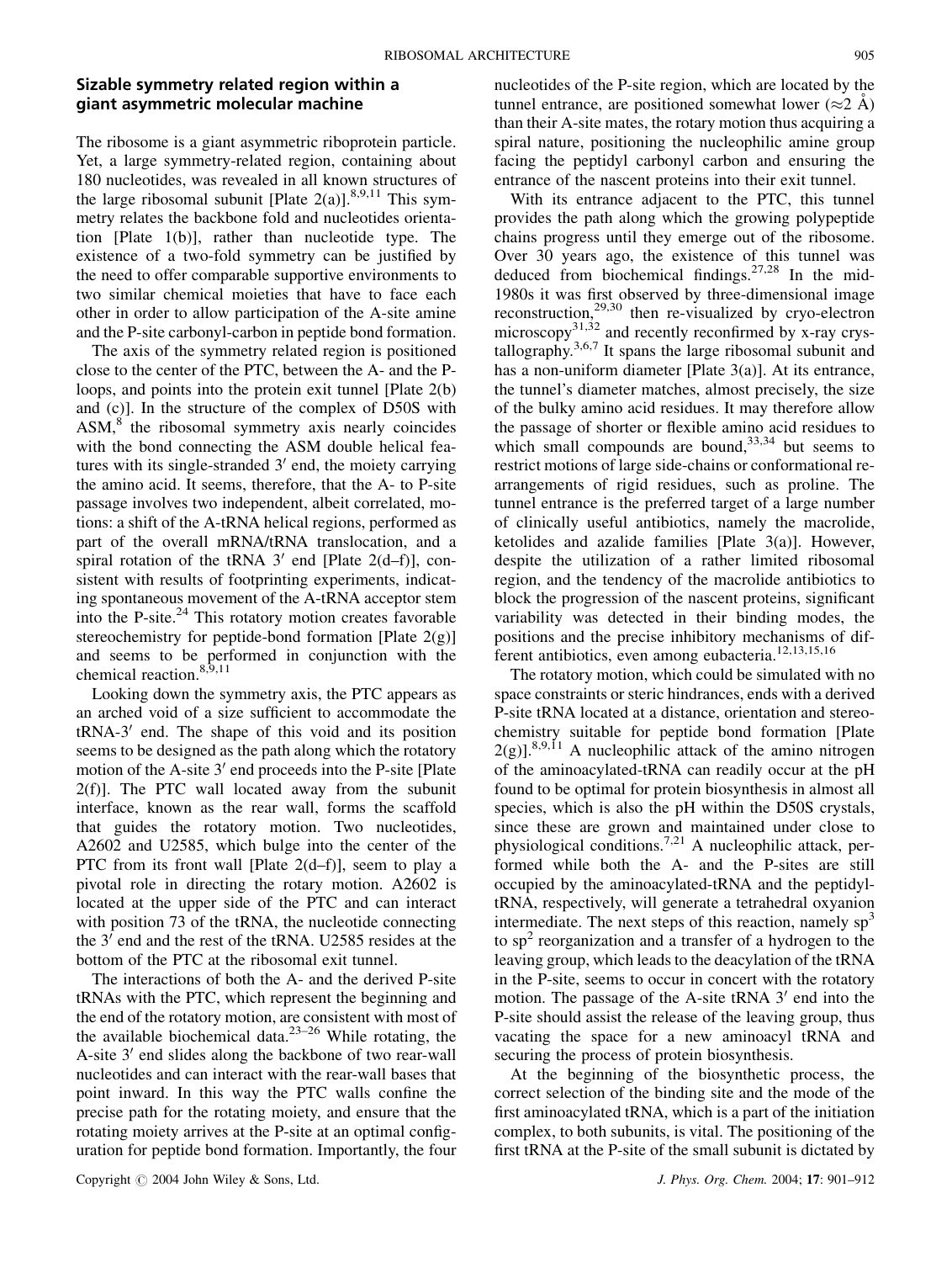the mRNA binding mode and the selection of the first codon on the mRNA. $^{22}$  The situation in the large subunit, however, is more complicated, since this subunit is not involved with any guideline. In principle, the first tRNA could be accommodated in the A- or the P-site, since both are free and available. However, analyzing the potential interactions in the two PTC binding sites, shows that compared with the A-site, the P-site contains an additional candidate for basepairing, namely G2252 with tRNA position 74. It seems that the importance of the double basepairing between the P-site and tRNA C74 and C75, alongside the known preference of tRNA synthetases for aminoacyladenylates, rationalize the universality of the CCA motif of the tRNA  $3'$  end. Hence, it seems that besides accurate substrate positioning, the sole stereochemical requirement for extending the initiation process towards the creation of a peptide bond is that the initial P-site tRNA is at the orientation acquired at the end of the rotatory motion.

In short, a rotatory motion of the tRNA  $3'$  end, concurrent with the shift of the major part of the A-tRNA molecule into the P-site, is the key component of a unified ribosomal mechanism for peptide-bond formation, translocation and nascent protein progression. According to this integrated ribosomal machinery, the peptide bonds are formed spontaneously, in an exothermic reaction, consistent with early suggestions, based on biochemical evidence.<sup>36</sup> The ribosome contributes positional catalysis to peptide bond formation as well as to polypeptide elongation: by providing the architectural means for accurate substrate positioning and alignment; by the design of an exact path for the A- to P-site passage; and by the guidance of the rotatory motion along this path. No ribosomal component is required for the mere chemical events of peptide bond formation, but specific ribosomal moieties could have a major influence on the rate of protein biosynthesis, which plays a key role in cell vitality,  $37,38$ as well as on the process following the formation of the peptide bond, namely the elongation of the nascent chains.

### Fragment Reaction

Puromycin is a universal ribosome inhibitor. In all ribosomes it competes with A-site tRNA binding, since its structure resembles that of the tip of aminoacylated tRNA [Fig. 1(b)], hence it has been exploited extensively in biochemical studies, aimed at shedding light on ribosomal function. Under specific conditions, the use of specific puromycin derivatives could lead to abnormal formation of a single peptide bond, by a yet unknown mechanism, called the 'fragment reaction'. Importantly, this reaction is about  $10<sup>3</sup>$  times slower than the normal formation of peptide bonds, $^{10}$  and can be performed under conditions that are neither similar to those found to be optimal for in vitro protein biosynthesis, nor do they resemble the *in vivo* environment.

Copyright  $\odot$  2004 John Wiley & Sons, Ltd.  $J. Phys.$  Org. Chem. 2004; 17: 901–912

A dipeptide detected at the A-site within H50S crystals formed by the 'fragment reaction', led to a suggestion that A- to P-site passage follows peptide bond formation.<sup>39</sup> Such a sequence of events is bound to be impractical since it implies that the entire newly formed polypeptide, no matter what its length is, has to be rotated by  $180^\circ$  each time a peptide bond is being formed. Alternatively, the nascent chain exploits free rotations around its main-chain bonds in order to compensate for the  $180^\circ$  rotation of the  $tRNA$  3' end carrying the nascent polypeptide. In view of the tunnel-entrance space limitations, rotations of bulky side chains, such as tryptophane, can create severe clashes, and the need for rearrangements of the nascent protein main-chain would rule out incorporation of rigid residues, such as proline. Furthermore, rotation or rearrangement should be exceedingly space consuming as well as extremely costly energetically, assets that are hardly provided during chain elongation and may not be compensated by the only energy source of protein biosynthesis, namely the EF-G (elongation factor G) induced GTP (guanine-3-phosphate) hydrolysis.

Thus, it seems that the creation of a dipeptide that remains at the A-site results from: improper positioning of its reactant, as observed for similar compounds in the absence of remote interactions;  $39-41$  the creation of a peptide bond under far from optimal reaction conditions (e.g. pH  $\approx$  5.6 instead of  $\approx 8^{10,39}$  and relatively low salt concentrations<sup>2</sup> instead of the high salt required for  $H$ . *marismortui* efficient protein production<sup>21</sup>); the low affinity of puromycin derivatives to the P-site; $10,39$  or because the reactants used for this 'fragment reaction' lack the bond around which the rotatory motion should occur.

## REGULATION, DISCRIMINATION AND SIGNALING

#### Subunit association and PTC diversity

The correct assembly of functionally active ribosomes depends on accurate positioning of the two ribosomal subunits relative to each other. The contour of the interface regions of both ribosomal subunits show significant similarity, but this by itself is not sufficient for productive subunit association. Consequently, cells contain either active assembled ribosomes, or the two individual subunits. Once the initiation complex is ready for assembling with the large subunit to form the functional ribosome, an immediate creation of a stable functional organelle has to follow, and the intersubunit bridges together with the Psite tRNA, an integral part of the initiation complex, fulfill this requirement. These bridges are composed of components from both subunits and form upon their association by conformational rearrangements. There are structural indications that in most cases the large subunit portions of the bridges undergo larger rearrangements than those originating from the small subunit.  $9,41$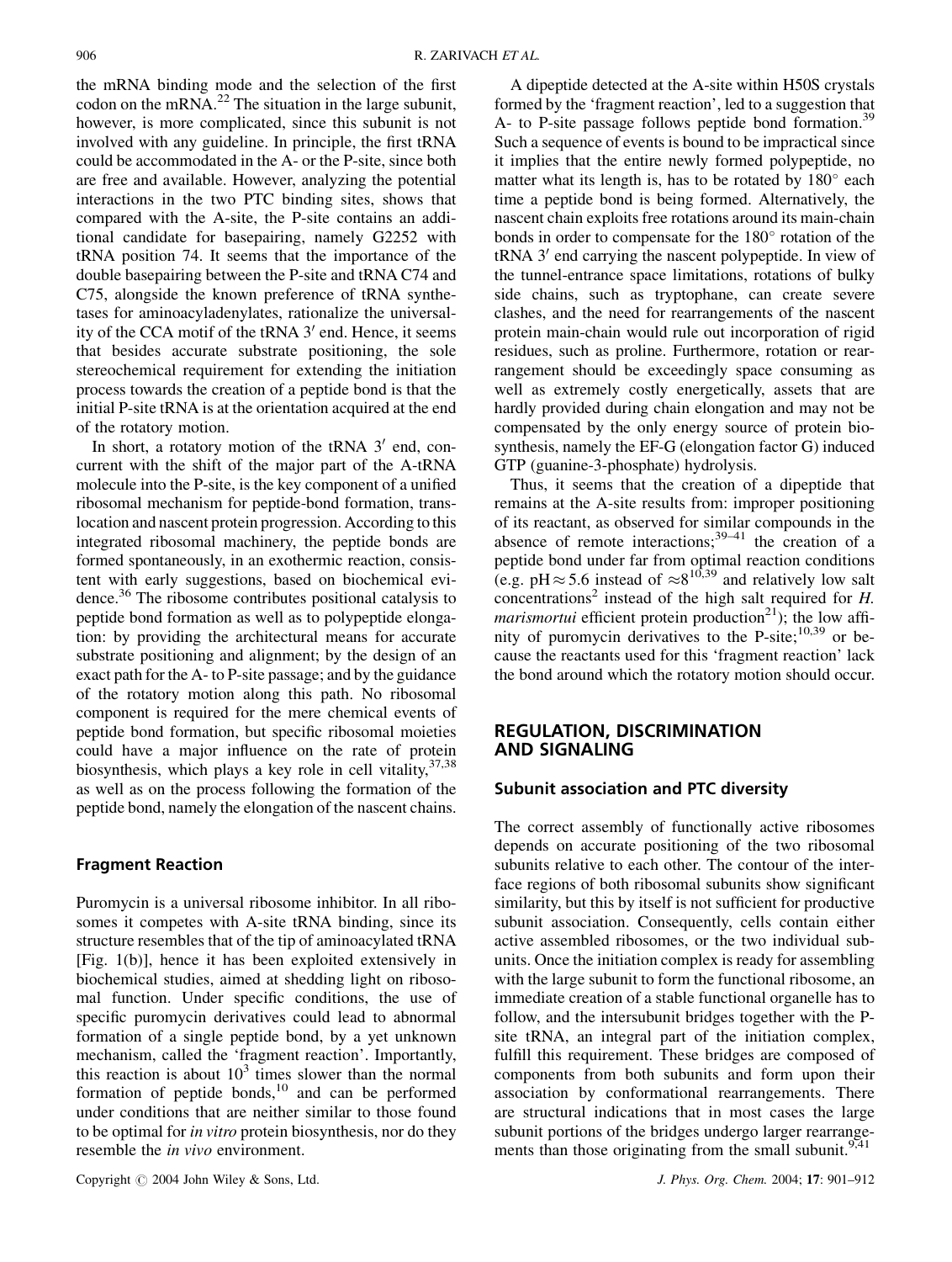It seems that the conformational mobility of these bridges is utilized by the ribosomes, not only for the creation of functional active ribosomes. It is conceivable that several intersubunit bridges facilitate the transitions of the ribosome into its various functional states. A striking example is the intersubunit bridge connecting the two ribosomal active sites, namely the decoding center in the small subunit and the PTC in the large one, called B2a or H69. Its proximity to both the A- and the P-site tRNAs and its two different conformations, both observed crystallographically<sup>6,7</sup> [Plate 1(f)], suggest that it could also participate in translocation, presumably by acting as a crane or a platform to assist the shift of the A-site tRNA helical regions.<sup>8,9,11</sup>

The large subunit component of the B2a bridge, the tip of Helix H69, is also a part of the walls of the cavity hosting the PTC [Plate 1(c) and (d)]. As such, it is a major participant in the remote interactions that govern the accurate positioning of the tRNA substrates.<sup>8,9,41</sup> The crucial contribution of H69 interactions to productive alignment of the A-site tRNA substrate is demonstrated by the finding that in their absence similar, albeit distinctly different, binding modes were observed within the  $PTC$ ,  $39-41$  all requiring conformational rearrangements in order to participate in peptide bond formation.<sup>10</sup> Lack of remote interactions could be due to the disorder of H69, as observed in the H50S high-resolution structure,<sup>2,3</sup> or result from the use of tRNA analogues that are too short to reach the upper rim of the PTC cavity, where the components providing the remote interactions reside.<sup>39,40</sup>

The structures of the substrates bound ribosome<sup>6</sup> and to the large subunit,  $D50S$ ,<sup>8</sup> indicate that similar to Helix H69, protein L16 is also involved in moderating accurate substrate positioning. This protein is located at the upper rim periphery of the PTC cavity [Plate 1(c)], in a position allowing interactions with the acceptor stem of the A-site tRNA, and these remote interactions appear to be of major importance. As expected for ribosomal components involved in dominating key functional tasks such as substrate placement, its three-dimensional structure is conserved between eubacteria (represented by  $D50S$ )<sup>7</sup> and archaea (represented by  $H50S<sup>2</sup>$ ), although the amino acid sequences of L16 and of its partner from the archaeon H. marismortui, L10e [Plate 1(a)], show poor homology. The governing of substrate placement by remote interactions seems to be designed to control the correct substrate alignment while allowing diversity at the PTC active site. Flexibility and variability seem to be crucial for the PTC function, consistent with the need to host aminoacylated tRNA 3'ends of various sizes and different chemical natures.

The ability of the ribosome to accommodate semireactive substrate-analogues, inhibitors and compounds supposed to represent reaction-intermediates, $3$  does not imply that each of the bound compounds could participate in amino acid polymerization, although under specific circumstances, a single peptide bond can be formed

Copyright  $\odot$  2004 John Wiley & Sons, Ltd.  $J. Phys.$  Org. Chem. 2004; 17: 901–912

by the 'fragment reaction'.<sup>39</sup> It appears that, in general, the orientations of reactants that are not placed by remote interactions could be incompatible with polypeptide elongation. Furthermore, almost all of the substrateanalogues mimicking only the  $tRNA$  3' end were found to necessitate conformational rearrangement in order to participate in peptide bond formation and/or chain elongation. Such rearrangements should require time, justifying the lower rate of the 'fragment reactions'<sup>10</sup> compared with normal protein biosynthesis, and could be assisted by the PTC mobility, in which the conserved A2602 seems to play a key role. It was shown that this base adopts a different orientation in each of the known complexes of the large subunit and its striking conformational variability appears to be synchronized with the rotatory motion.8,9,11 Consequently, nucleotide A2602 was proposed to act as a conformational switch within the PTC, propelling the rotating moiety in concert with the action of helix H69, the feature that appears to assist the shift of the tRNA acceptor stem, at the subunit interface.11,41

Despite the PTC high conservation, variability of its conformation resulting from alterations of parameters such pH, temperature and ion concentration, has been suggested, based on biochemical findings, over three decades ago. $42-44$  These observations were confirmed recently by several methods, including chemical probing<sup>45</sup> and cryo-electron microscopy studies, investigating the effect of buffer composition on tRNA-ribosome interactons.46 Consistently, conformational differences were observed by comparing the available crystal structures that were determined under various conditions. $2,6,7$  Actual modifications in the ribosomal RNA sequence within the PTC have less influence on the PTC overall conformation, since its backbone obeys the local two-fold symmetry.<sup>8,9,11</sup>

Correlation between the ribosomal functional state and the conformation of its PTC has been suggested, based on functional, biochemical and genetic evidence.<sup>42,45</sup> Consistently, disorder in the H50S crystal structure,<sup>2</sup> observed despite the high level of order within the ribosomal core, could be correlated with the environment of the crystal, which is far from that leading to efficient protein biosynthesis.<sup>21</sup> It is conceivable that disorder of functionally relevant components is induced by the ribosome itself, aimed at avoiding unproductive subunit association and substrate binding, when the conditions are not suitable for efficient operation. Hence, the disorder seen in the H50S structure could indicate a common ribosomal strategy for securing cell efficiency.<sup>21</sup>

#### Transmitting intra-ribosome functional signals

Connecting the two ribosomal active sites, bridge B2a seems to be designed for transmitting signals between them. The symmetry related region is an additional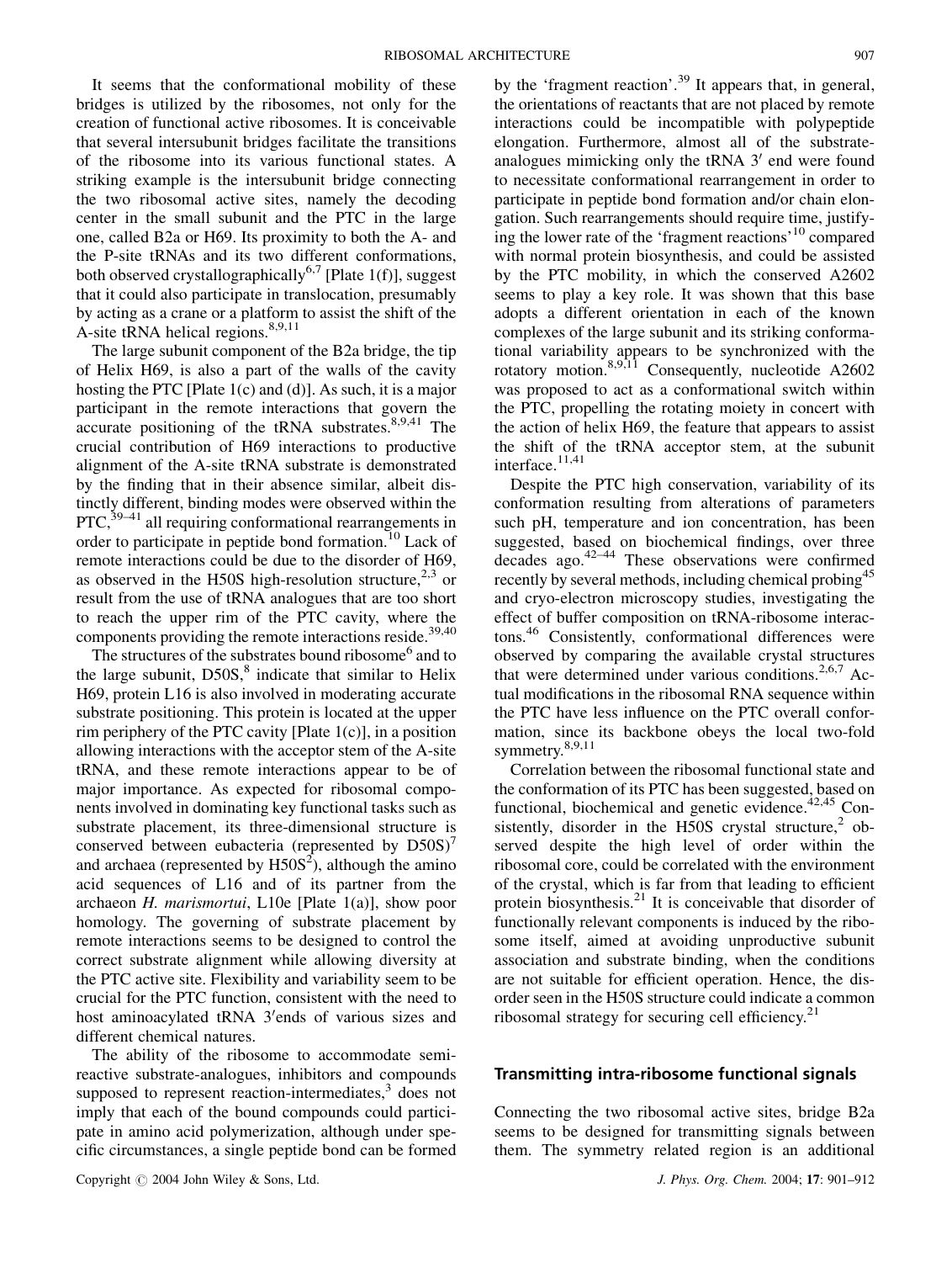feature that is likely to participate in intra-ribosomal functional signaling. This region is positioned between the two lateral protuberances of the large ribosomal subunit [Plates  $1(b)$  and  $4(b)$ ], and includes in its inner core the PTC and its immediate neighborhood, which occupy about a fifth of its nucleotides [Plate 2(a) and (b)]. The extensions of this region beyond the PTC reach the highly flexible L7/L12, the location used for A-site tRNA entrance, and the pivot of the L1 stalk, the feature designated as the 'door' for the E-site tRNA release. Both stalks possess significant conformational flexibility and are presumed to undergo cooperative motions, thus enabling the entrance and the exit of aminoacylated and deacylated free tRNA, respectively [Plate 3(b)].<sup>7,21</sup>

It seems, therefore, that the outer shells of the symmetry related region play roles in amplifying the stabilization of the symmetry related region, and in facilitating signaling between the incoming and leaving tRNA molecules,  $9,11$ thus being responsible for an essential path of intraribosomal functional information transfer. In this capacity these extension can provide means for ribosomal control of substrates trafficking between the three tRNA sites on the large subunit, a motion that must be coordinated with the advance of the mRNA on the small subunit. Interacting with the PTC cavity, which contains bridge B2a at its upper rim, the symmetry related region could also provide the machinery for information flow between the active centers of the two subunits [Plate 3(b)].

#### Controlling the elimination of **D-amino** acids

All proteins synthesized by ribosomes are built solely of L-isomers of the amino acids, despite the occurrence of D-amino acids (D-aa) in cells. It was shown that crude extracts of several organisms, such as bacteria, yeast and mammals contain enzymatic activity capable of hydrolyzing the ester bond of D-Tyr-tRNA, and that E. coli and Bacillus subtilis tyrosyl-tRNA synthetases are able to charge tRNA by D-tyrosine in vitro.<sup>47</sup> Free D-tyrosine is likely to be generated by the catabolic turnover of the dipeptide DL-dityrosine residing in the *S. cerevisiae* wall.<sup>48</sup> In general, free D-aa are toxic to numerous organisms. These protect themselves against the toxicity by enzymes such as D-serine deaminase that metabolizes D-serine.<sup>49</sup> The cells utilize their D-amino acids for specific cellular activities<sup>50</sup> other than protein biosynthesis, and in order to avoid the incorporation of D-aa into proteins, the cells have developed various mechanisms. Most of these mechanisms eliminate the usage of the D-aa during stages prior to the ribosomal translation of the genetic code, such as aminoacylation of tRNAs by the synthetases and binding of aminoacyl-tRNAs to elongation factors.<sup>51</sup>

The occurrence of D-aa in living cells could lead to mistakes during protein biosynthesis. However, naturally produced proteins containing D-isomers do not exist in living cells. Consistently, analogues containing D-aa were

Copyright  $\odot$  2004 John Wiley & Sons, Ltd.  $J. Phys.$  Org. Chem. 2004; 17: 901–912

shown to function poorly as donors in protein biosynthesis<sup>52</sup> and despite repeated efforts the D-isomers could not be incorporated into proteins in vivo.<sup>53</sup> Owing to the PTC significant tolerance for substrate binding,  $8,11,41$  one would expect that a D-amino acid could be accommodated by the PTC. Hence the exclusivity of the L-isomer in proteins points to the existence of a ribosomal mechanism to avoid this mistake. This exclusion mechanism should function satisfactorily despite the natural conformational flexibility of the PTC, and suggests that for the incorporation of D-aa in a growing polypeptide the PTC should be modified extensively and loose its D-aa rejecting mechanism, consistent with a recent report indicating enhanced D-aa incorporation into protein by ribosomes mutated at the PTC or in its vicinity.<sup>54</sup>

In order to analyze the factors that may be involved in D-aa rejecting mechanisms, we examined the high-resolution structure of the PTC in its native form, within  $D50S$ ,<sup>7</sup> and in a complex with several substrate analogues.<sup>8</sup> We used ASM  $[(Fig. 1(b)$  and Plate 2(c) and (g)] position in D50S as a reference, as it binds to the PTC in a productive manner, in a configuration allowing peptide bond formation,  $8,9,11$  and replaced its original L-tyrosine by modeled L- or D-phenylalanine. We found that overlapping the nucleophilic amine and preserving its proper stereochemistry, would lead to a collision between the  $C_{\beta}$ of the D-enantiomer and  $O4'$  of U2506. The alternative model, obtained by superposition of the side-chains of the D-isomer and of the ASM amino acid, led to an overlap of the carbonyl groups, combined with a flip of the nucleophilic amine towards the PTC wall. Consequently, instead of being within the distance and in the orientation suitable for nucleophilic attack, the amine of the D-isomer is located within a hydrogen bond distance from U2585 [Plate 2(h)]. Such a hydrogen bond could hamper a possible rotation of the amine group towards its proper attacking position. U2585, the nucleotide that seems to have the ability to 'lock' the D-aa in an unproductive orientation, is a universally conserved nucleotide, shown to be exceedingly important for the maintenance or the destruction of the PTC active conformation and for anchoring the rotatory motion. In the native D50S structures, and in its complexes with correctly placed L-isomer aminoacylated tRNAs, U2585 is part of the PTC front wall [Plate 2(c), (e) and (f)]. Although a lower number of conformations were observed for it, compared with A2602, the suggested propeller of the rotatory motion.<sup>9,11,21,41</sup> U2585 could undergo substantial conformational change in its base orientation. Thus, a  $180^\circ$  rotation of its base was observed upon binding of dalfopristin, the component of the synergetic antibiotic Synercid $^{\circledR}$  that binds to the PTC. This non-productive U2585 conformation, can, in turn, be stabilized by the binding of quinupristin, the second Synercid® component, thus leading to a prominent synergetic effect.<sup>14</sup>

We conclude, therefore, that the PTC interference with D-aa incorporation into a growing chain is based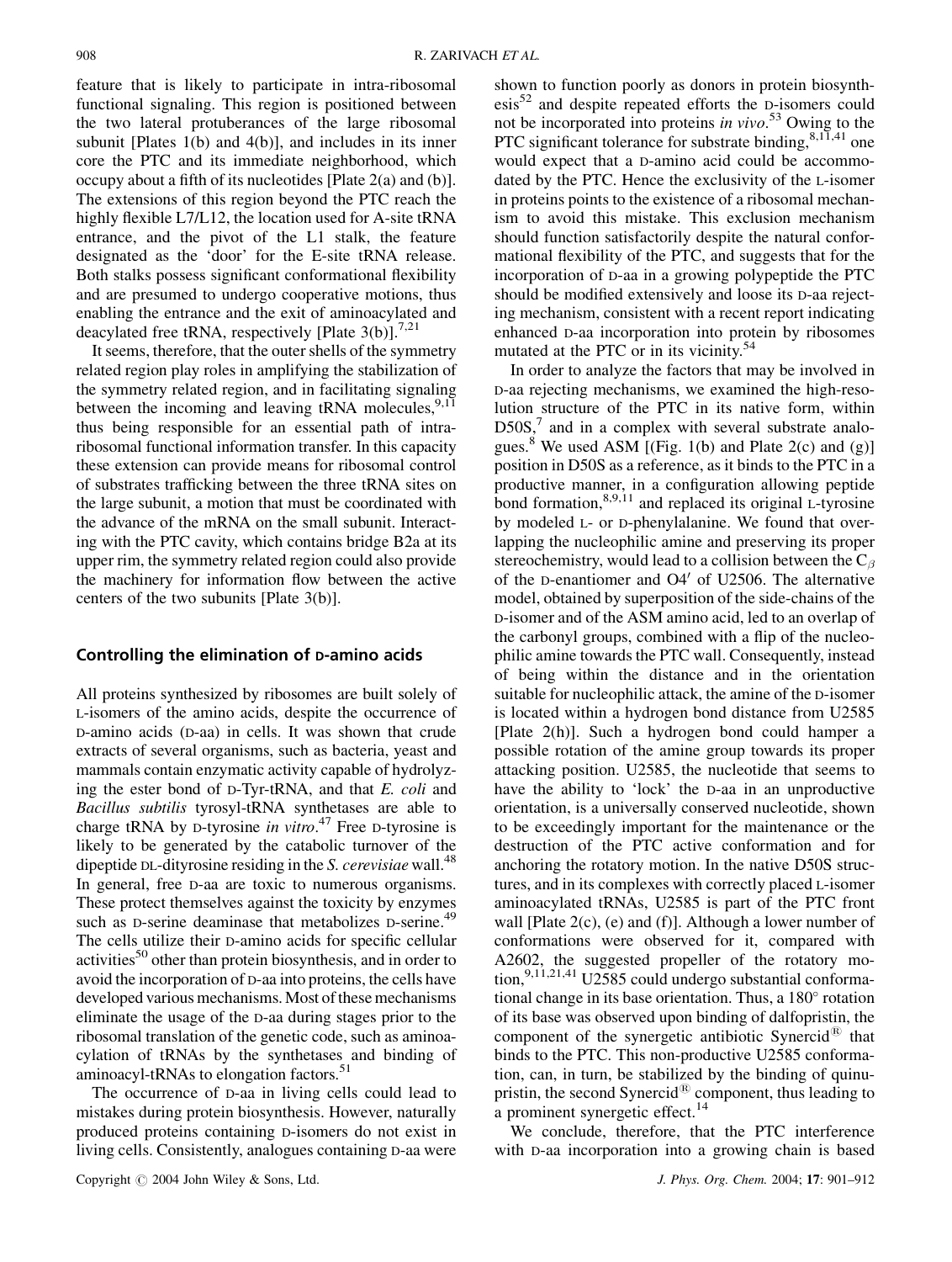on space considerations as well as on the creation of unproductive interactions, which could be irreversible. Substantial conformational rearrangements within the PTC could bypass both mechanisms, consistent with the suggestion based on mutation experiments.<sup>54</sup> In these experiments, two regions were mutated: the PTC (nucleotides 2447–2450) and in Helix H89 (2457–2462). Among these, according to our analysis, the appropriate candidates for inducing conformational alterations enabling D-isomer bindings are nucleotides U2449 and A2450.

#### Tunnel discrimination of nascent proteins

Recent crystallographic studies indicated that the ribosomal exit tunnel, assumed to be a passive path for nascent proteins,<sup>3</sup> possesses intrinsic conformational mobility meaning it could be blocked.<sup>15</sup> This tunnel was shown to undergo alterations associated with antibiotics resistant mutations,<sup>55</sup> to posses discriminating properties<sup>35,56,57</sup> and to actively participate in regulating intracellular cotranslational processes.<sup>58–60</sup> Experiments with the secM (secretion monitor) protein, $35$  and the leader peptide of E. coli tryptophanase (tnaC) operon<sup>57</sup> are of particular interest. The sequences of both proteins contain a similar motif, which causes elongation arrest under specific conditions, in conjunction with the existence of cellular systems to which they belong. For instance, SecM is produced only in the presence of a proteinexport system, shown to recognize an export signal located at the nascent chain. When this protein-export system is damaged or absent, elongation arrest occurs. In both proteins this signal is a sequence-motif located in the N-terminus (about 150 residues away in secM protein), and is characterized by its composition. The main features of this motif are a tryptophane and a proline, separated by  $\approx$ 12 residues.

Mutations in the ribosomal protein L22 hairpin tip and in the 23S rRNA were shown to alleviate the elongation arrest in SecM protein.<sup>35</sup> These arrest-bypassing mutations were mapped on the large ribosomal subunit, D50S, as well as on the structure of its complex with the antibiotic troleandomycin  $(TAO)$ ,<sup>15</sup> a semi-synthetic macrolide that contains no hydroxyl moieties, $61$  and is hence unable to form the typical macrolides (e.g. erythromycin) hydrogen bonds.<sup>12</sup> Similar to other macrolides,  $12-16,62$  TAO binds to the exit tunnel, close to its entrance.<sup>15</sup> It exploits the macrolide favorable binding site, namely the vicinity of A2058, in a rather unique fashion [Plate  $3(a)$ ], presumably dictated by its size and chemical properties. Compared with erythromycin, it is located somewhat deeper in the tunnel and instead of being nearly perpendicular to the tunnel wall, it is almost parallel to it. Reaching into the domains far from the main macrolides binding region, TAO is similar to the azalides and ketolides.<sup>13,16</sup>

At its unique binding orientation, TAO hits an element of the tunnel wall, the tip of protein L22  $\beta$ -hairpin, a tunnel constituent reaching from close to the PTC to the vicinity of the tunnel opening on the other side of the large subunit.<sup>3,7</sup> This tip consists of 11 residues and contains at its very end an amino acid triplet (E. coli residues 88–90) that can act as a 'double hook' interacting with the RNA, since it is composed of a highly conserved arginine, an invariant alanine, and a residue that is in most species either an arginine or a lysine. In the native large-subunit structure, most of the 'double hook' is embedded in a narrow groove, so that the space available for its conformational rearrangements is rather limited. Consequently, TAO binding causes a swing of the entire L22 hairpin tip across the tunnel [Plate  $3(a)$ ]. As the native conformation, the resulting swung conformation is well accommodated on the tunnel walls, being stabilized mainly by electrostatic interactions and hydrogen bonds.15 Importantly, the region of the tunnel wall that interacts with the L22 hairpin tip at its swung conformation, seems to be designed for these extensive interactions, indicating that the L22  $\beta$ -hairpin tip swinging could be a general tunnel mechanism.

A striking correlation was observed between the locations of the SecM arrest-suppressing mutations and the ribosomal regions involved in the interactions of the tunnel walls with the L22 hairpin tip, at its swung conformation. Furthermore, all L22 mutations that bypass SecM elongation arrest were found to reside in the L22 hairpin tip. It is conceivable, therefore, that the L22 hairpin tip swinging mechanism, revealed by TAO binding, represents the means by which the ribosome exploits SecM for tunnel arrest, or other natural arrest mechanisms.<sup>9,11,15</sup>

Protein L22 has an elongated shape and lines the tunnel wall, extending from the tunnel entrance to the vicinity of its opening [Plate 3(a)]. Remarkably, this rather unusual elongated shape is also maintained in the isolated native<sup>63</sup> and mutated protein.<sup>64</sup> Furthermore, in all known L22 structures flexibility was observed only in the hairpin tip hinge region [Plate  $3(a)$ ]. The electrostatic properties of the surface of protein L22 support the suggestion for a common mechanism for tunnel blockage accomplished by swinging of L22 hairpin tip. The efficiency of this swinging depends on its accuracy, which is dictated by the positioning of L22 hinge region. A pronounced patch of positively charged amino acids, detected adjacent to the L22 hinge region,  $63$  seems to dominate the precise positioning of the hinge region of the L22 hairpin stem, which, in turn, should facilitate an accurate swinging motion and a successful anchoring of the 'double-hook' to both sides of the tunnel.

Within D50S, a single  $\beta$ -strand chain connects the tip of protein L22 hairpin, and the region of this protein, residing in the vicinity of the tunnel opening, on the surface of the ribosome, over  $70 \text{ Å}$  away. In this location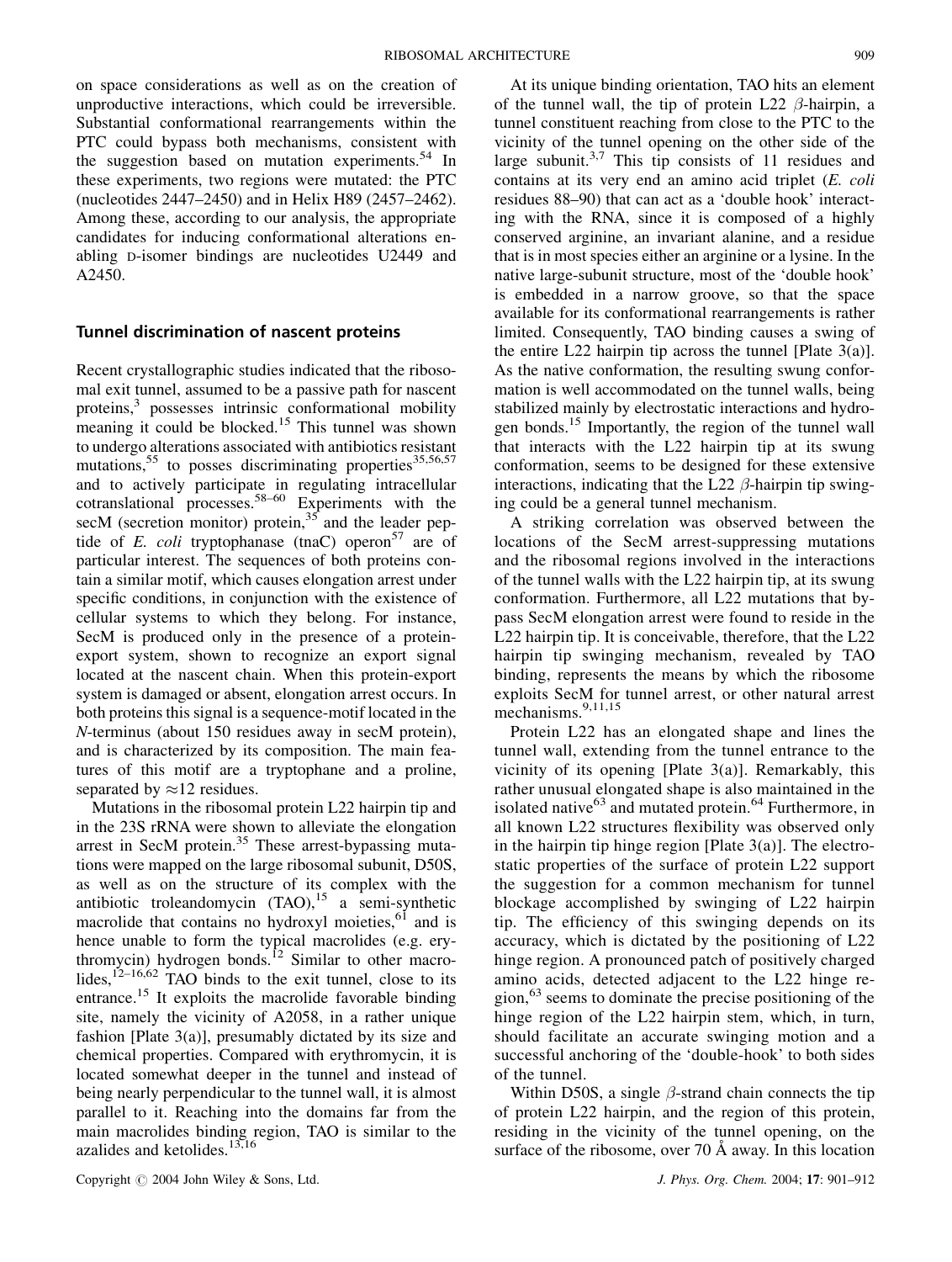the C-terminus of L22 could interact with the 'pulling protein' and transmit signals according to which the swinging could be induced or eliminated, in a yet unknown mechanism. The SecM nascent chain can also participate in signal transmission, since by the incorporation of  $\approx$ 150 residues it should reach the tunnel opening. The studies showing that signal transmitted through growing chains could be correlated with structural alterations in a membranal translocon pore that lines up directly with the exit tunnel,<sup>58</sup> support this suggestion.

We therefore concluded that a swing of L22  $\beta$ -hairpin tip, similar to that induced by TAO action, is a universal mechanism for tunnel gating, and that protein L22 is a major player in tunnel discrimination. Furthermore, protein L22 and the already formed portion of the nascent chain could be involved in transmitting signals from the environment into the ribosomal core. Thus, the cellular signals do not only induce tunnel blockage and elongation arrest, they can also control and monitor the reverse hinge motions, required for alleviation of the arrest by allowing sufficient space for nascent protein progression.

## Regulation under stressful conditions: protein CTC

D. radiodurans is an extremely robust gram-positive eubacterium, originally identified as a contaminant of irradiated canned meat. Although this bacterium shares striking sequence similarity with E. coli, it survives under a large range of mild and extreme growth conditions, and was isolated from environments of either excessive or very poor in organic nutrients, such as weathered granite in a dry Antarctic valley, room dust, wastes from atomic piles and irradiated medical instruments. It contains almost all systems for DNA repair, DNA damage export, desiccation, starvation recovery and genetic redundancy, and its genomic DNA is packed in an ultra-dense organization, enabling the accommodation of ionizing, ultraviolet and x-radiation.<sup>65,66</sup>

Despite its striking survival properties, significant similarity was detected between E. coli and D. radiodurans ribosomes. Being similar to E. coli, the best characterized biochemically and functionally ribosome source, the D50S crystal structure provides an excellent system for ribosomal structure–function correlations. Furthermore, as an ultimate survivor under stressful conditions, the modes of binding of substrate analogues to D50S should shed light on some cellular regulating mechanisms employed under starvation.

A ribosomal protein, known as CTC in D. radiodurans, was proposed by us to be involved in starvation regulation, since it undergoes substantial conformational changes upon ASM binding to D50S. CTC is one of the D50S novel features, replacing the E. coli protein L25 and its T. thermophilus homologue, TL5. Among the known members of the CTC protein family, the CTC from D. radiodurans is the longest. It is built of three domains, two of which can play a role in survival mechanisms.<sup>7,9</sup> In D50S, protein CTC stretches from the solvent side over the gap between the 5S and the L11 arm towards the PTC on the large subunit front side [Plate 3(c)].

In D50S, the CTC N-terminal domain (N-CTC) is located on the solvent side, behind the intersubunit bridge B1a, also known as the A-site finger or  $H38^6$  and interacting with the 5S RNA. As its structure is similar to that of the isolated protein L25 from E. coli in complex with 5S RNA, $67$  it is likely that its location coincides with that of L25 in the  $E$ . *coli* ribosome. The N-CTC and the CTC middle domain (M-CTC) wrap a large part of the B1a bridge [Plate 3(c)], which, similar to all other bridges, is highly flexible and can readily become disordered, as seen in the structure of  $H50S<sup>2</sup>$ . The fold of a hypothetical D50S protein, built from the CTC N-terminal and middle domains is almost identical to the fold of the two-domain protein TL5 from T. thermophilus.<sup>68</sup> The slight changes in the relative orientations of the two domains in the two proteins can be correlated with crystal vs ribosome environments. Hence, it seems that TL5 occupies the same position, namely wraps around a B1a bridge, in the T. thermophilus ribosome.

Based on the position of N-CTC on the backside of the central protuberance, we suggest that this domain, and its partner L25, provides general protection to the B1a bridge. Further protection can be provided by M-CTC, or the C-terminal domain of TL5, as this domain wraps around this bridge, and is thus capable of preventing its sliding or spinning. It is conceivable that in the absence of this extra protection, such uncontrolled, or non-functional, movements are likely to occur at the elevated temperatures that are required for efficient functioning of T. thermophilus ribosome.

The C-terminal domain of CTC (C-CTC) is placed at the rim of the intersubunit interface, reaching the location assigned to the acceptor stem of the docked A-site  $tRNA$ ,<sup>7,9</sup> in a position that should restrict the space available for the A-site tRNA. This CTC domain is connected to M-CTC by a slender linker that seems to be highly flexible [Plate  $3(c)$ ], thus permitting global conformational rearrangements. Indeed, repositioning of the entire C-terminal domain was observed upon ASM binding [Plate  $3(c)$ ]. This motion was presumably induced by A-site occupation in order to avoid collisions that could have occurred if C-CTC would have maintained its native position. Thus, the C-terminal domain of CTC seems to serve as an A-site tRNA binding regula- $\text{tor}^{7,9,21}$  exploiting a mechanism based on space exclusion. This is combined with the dynamics required for quick alterations from the C-CTC native conformation, which should exclude A-site binding, to the C-CTC conformation that frees the space required for substrate binding.

The positioning, mobility and the unique combination of structural similarities with the corresponding proteins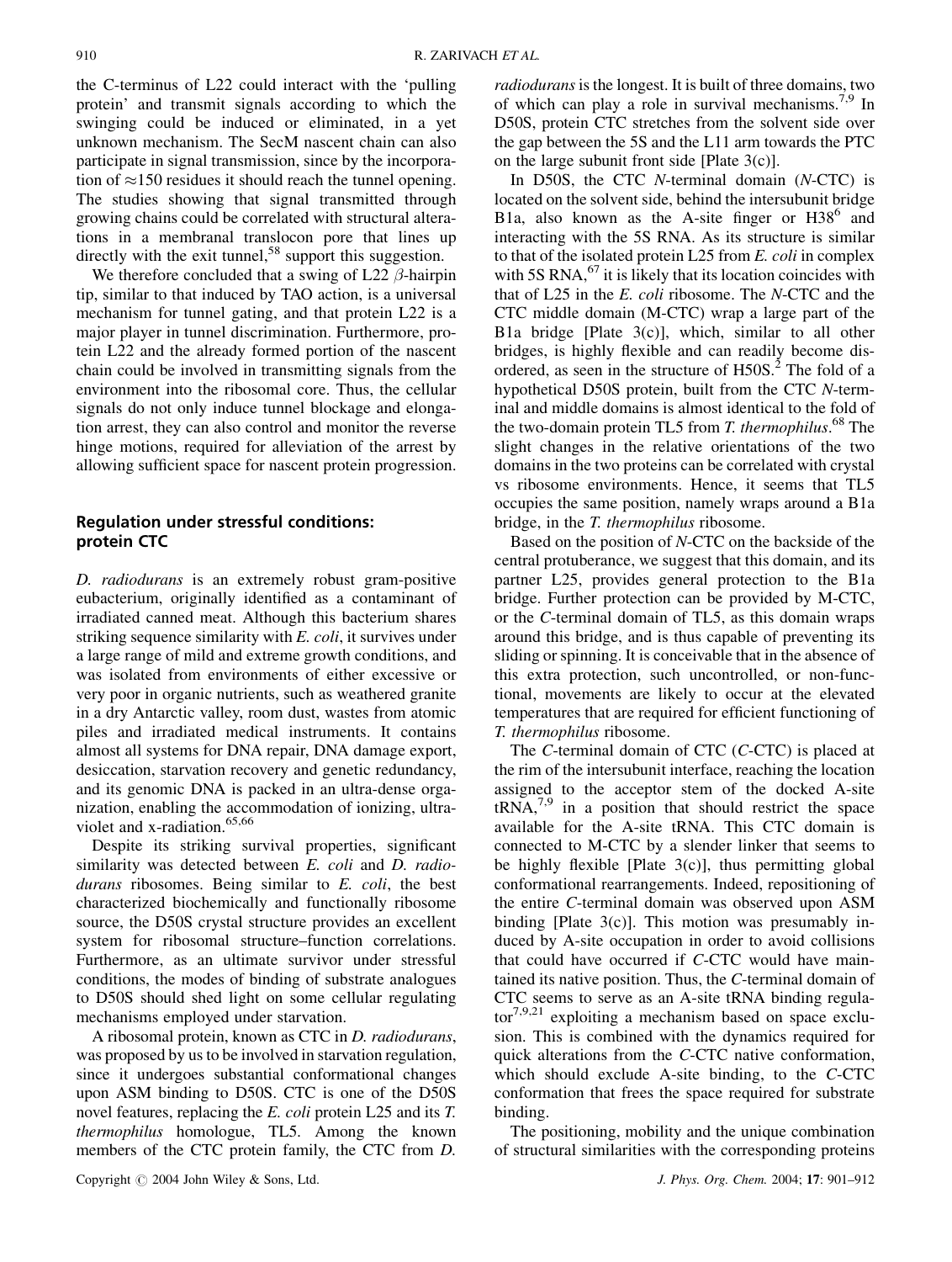from various sources, could indicate that each of the three domains of CTC has a specific function. The interactions of CTC with the solvent side of the large subunit central protuberance, its ability to manipulate the A-site tRNA binding and its assumed contribution in enhancing the stability of the B1b intersubunit bridge, could be connected with the mechanisms that D. radiodurans developed for survival, and could hint at a possible connection between the CTC N-, M- and C-domains and life under mild, thermophilic and stressful conditions, respectively.

## **CONCLUSIONS**

Comparative analysis of the crystal structures of free and complexed ribosomal particles revealed an elaborate architectural-design that contains a sizable symmetryrelated region within the otherwise asymmetric ribosome. This region stretches between the sites involved in the entrance and exit of the aminoacylated and free tRNAs (respectively), contains the PTC and interacts through the PTC periphery with the intersubunit bridge that reaches the decoding site in the small subunit. Located at the bottom of an elongated cavity, the PTC can accommodate various substrate analogues, as it contains the mobility for their rearrangements. However, despite the PTC tolerance, accommodation of D-amino acids is basically impossible, due to its potential interactions with U2585, a universal nucleotide residing on the PTC wall, which would lock it in non-productive conformation.

Structural elements of this design guide the passage of the tRNA  $3'$  end within the PTC from the A- to the P-site, by a spiral rotatory motion. This motion is part of the translocation event, a fundamental act of the elongation cycle that could be performed by a straightforward shift,  $69-71$  or by incorporating intermediate hybrid states.<sup>72</sup> Within the PTC cavity, the rotatory motion of the tRNA  $3'$  ends is likely to be propelled by A2602, an action connected to the shifts of the tRNA helical stems, which seem to be performed by the intersubunit bridge B2a, functioning as a molecular platform. A2602 and U2585, two universal nucleotides positioned in the middle of the PTC pattern, near the two-fold rotation axis, anchor the rotatory motion of the  $tRNA$  3' end. This rotating moiety progresses along a ribosomal pattern and results in optimal stereochemistry for peptide bond formation, a reaction that can occur spontaneously at the pH of almost all living cells, and is likely to take place in concert with the rotatory motion. As the rotatory motion leads to a geometry facilitating the entrance of growing polypeptides into the exit tunnel, the polymerization of the amino acids into proteins proceeds smoothly and efficiently.

The following have all led to the suggestion of a universal unified ribosomal machinery that integrates peptide bond formation, translocation and nascent protein progression: the domination of remote interactions in the

precise positioning of the ribosomal substrates, which seems to be designed to overcome the PTC conformational variability; the PTC structural elements that provide the means to avoid the incorporation of the D-isomer of the amino acids; the overlap of the axis of the symmetrical region with the bond connecting the tRNA  $3'$  end with its double helical regions; the scaffold guiding the rotatory motion associated with the A to P-site passage; and the match between the contour of the tRNA rotating moiety and the shape of the PTC rear wall.

Ribosomes can respond to cellular conditions during all stages of protein biosynthesis. Starvation can lead to a lower level of tRNA incorporation, and damage in the secretion monitoring systems can cause elongation arrest. We have shown that in addition to structure stabilization and substrate positioning, ribosomal proteins participate in several regulatory and quality control tasks. Examples are protein L22 that can be triggered to undergo a swinging motion resulting in the blockage of the exit tunnel, which limits or stalls nascent protein progression, and protein CTC, a multi-domain protein that is likely to stabilize intersubunit bridge movements at elevated temperatures (e.g. thermophilic bacteria) and contribute to cell survival under stressful conditions by regulating aminoacylated tRNA binding.

#### Acknowledgements

Thanks are due to: J. M. Lehn, P. Ahlberg, M. Lahav, H. Gilon and W. Bennett for critical discussions; F. Franceschi and P. Fucini for supplying crystals; and M. Peretz, R. Albrecht and M. Laschever, for their contributions to different stages of this work. X-ray diffraction data were collected at ID19/SBC/APS/ANL and ID14/ ESRF-EMBL. The US National Institute of Health (GM34360), the German Ministry for Science & Technology (BMBF05-641EA) and the Kimmelman Center for Macromolecular Assemblies, provided support. A.Y. holds the Helen and Martin Kimmel Professorial Chair.

#### **REFERENCES**

- 1. Yonath A, Muessig J, Tesche B, Lorenz S, Erdmann VA, Wittmann HG. Biochem. Int. 1980; 1: 428–435.
- 2. Ban N, Nissen P, Hansen J, Moore PB, Steitz TA. Science 2000; 289: 905–920.
- 3. Nissen P, Hansen J, Ban N, Moore PB, Steitz TA. Science 2000; 289: 920–930.
- 4. Schluenzen F, Tocilj A, Zarivach R, Harms J, Gluehmann M, Janell D, Bashan A, Bartels H, Agmon I, Franceschi F, Yonath A. Cell 2000; 102: 615–623.
- 5. Wimberly BT, Brodersen DE, Clemons WM Jr, Morgan-Warren RJ, Carter AP, Vonrhein C, Hartsch T, Ramakrishnan V. Nature 2000; 407: 327–339.
- 6. Yusupov MM, Yusupova GZ, Baucom A, Lieberman K, Earnest TN, Cate JH, Noller HF. Science 2001; 292: 883–896.
- 7. Harms J, Schluenzen F, Zarivach R, Bashan A, Gat S, Agmon I, Bartels H, Franceschi F, Yonath A. Cell 2001; 107: 679–688.